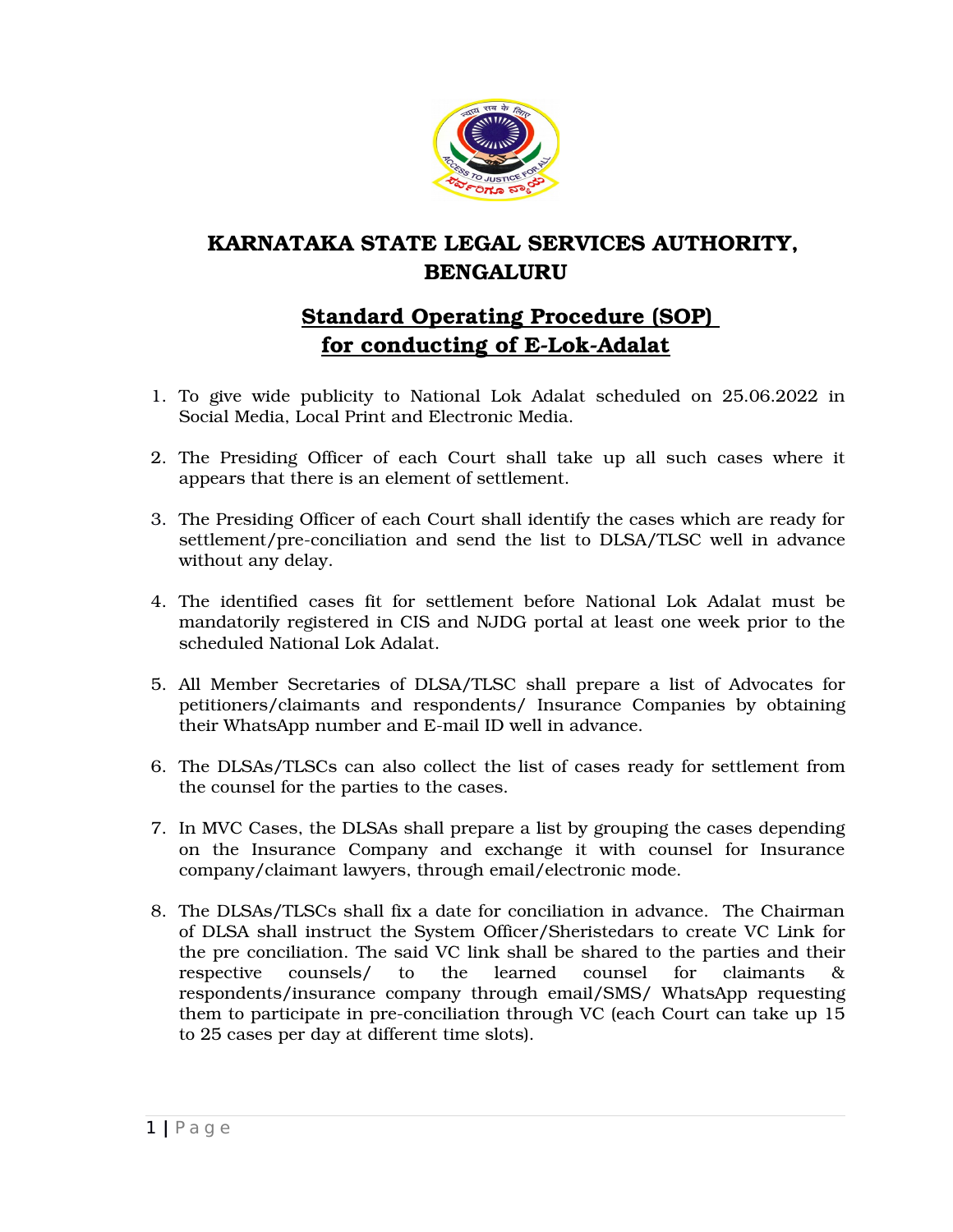- 9. If during the pre conciliation the cases get settled, the compromise joint memo may be received then and there. The compromise may be recorded in the virtual presence of parties and thereafter the case may be referred to National Lok Adalat on the scheduled date for drawing up of Award.
- 10.In MVC Cases, the Presiding Officer shall direct the claimant counsel to produce all necessary documents viz., medical bills, particulars of DL, RC, FC Insurance policy of the offending vehicle and also Aadhar Card, Bank account particulars of the claimant/claimants to the Court and scanned copies of the said documents shall be sent through mail to the counsel for Insurance Company or the Insurance Company itself, well in advance.
- 11.Once the matter is ready for settlement, benches shall be constituted for the Lok Adalat and proceedings shall be held through VC only. The Chairman of DLSA shall instruct the System Officer/Sheristedars to generate separate VC Links well in advance to the Benches either through Google meet/Zoom/Vidyo Desktop or any other convenient VC application. The Benches constituted along with its VC link must be notified through notice boards and websites.
- 12. If the learned Non-judicial Conciliator intends to appear through virtual mode, a VC link shall be shared with him/her.
- 13.If any third party intends to participate in the conciliation process or any expert opinion for settlement is required, their presence may be secured via VC link with the prior approval of learned Conciliators.
- 14.On the date of Lok Adalat, the Bench Clerks of the concerned Bench shall act as Court Point Coordinator to admit participants for conciliation, to communicate with the parties and their respective Counsels.
- 15. The E-Lok-Adalat shall dispose of the matter by satisfying that the matter is settled and call-upon the learned Counsel to file the joint memo by delivering the same into the drop box placed at the Court premises for said purpose.
- 16. In respect of the cases settled in Lok-Adalat, Learned counsel for both the parties shall sign the Joint Memo/compromise petition and obtain the signatures of the parties and scanned soft copy of Joint Memo may be sent to the respective Court, immediately on the same day. The Lok-Adalat can check the authenticity and confirm about the lawful settlement, from the claimants through VC. The Courts may follow the directions issued by the Hon'ble High Court in WP No.7338/2020 dated 10.07.2020 regarding the settlement of the cases.
- 17.The Award shall contain a direction to the Insurance Company to credit the Award amount directly to the Bank account of the claimant / claimants through RTGS / NEFT (subject to condition for F.D. as ordered). The Bank account number of the claimant and IFSC Code shall be mentioned in the Award itself.